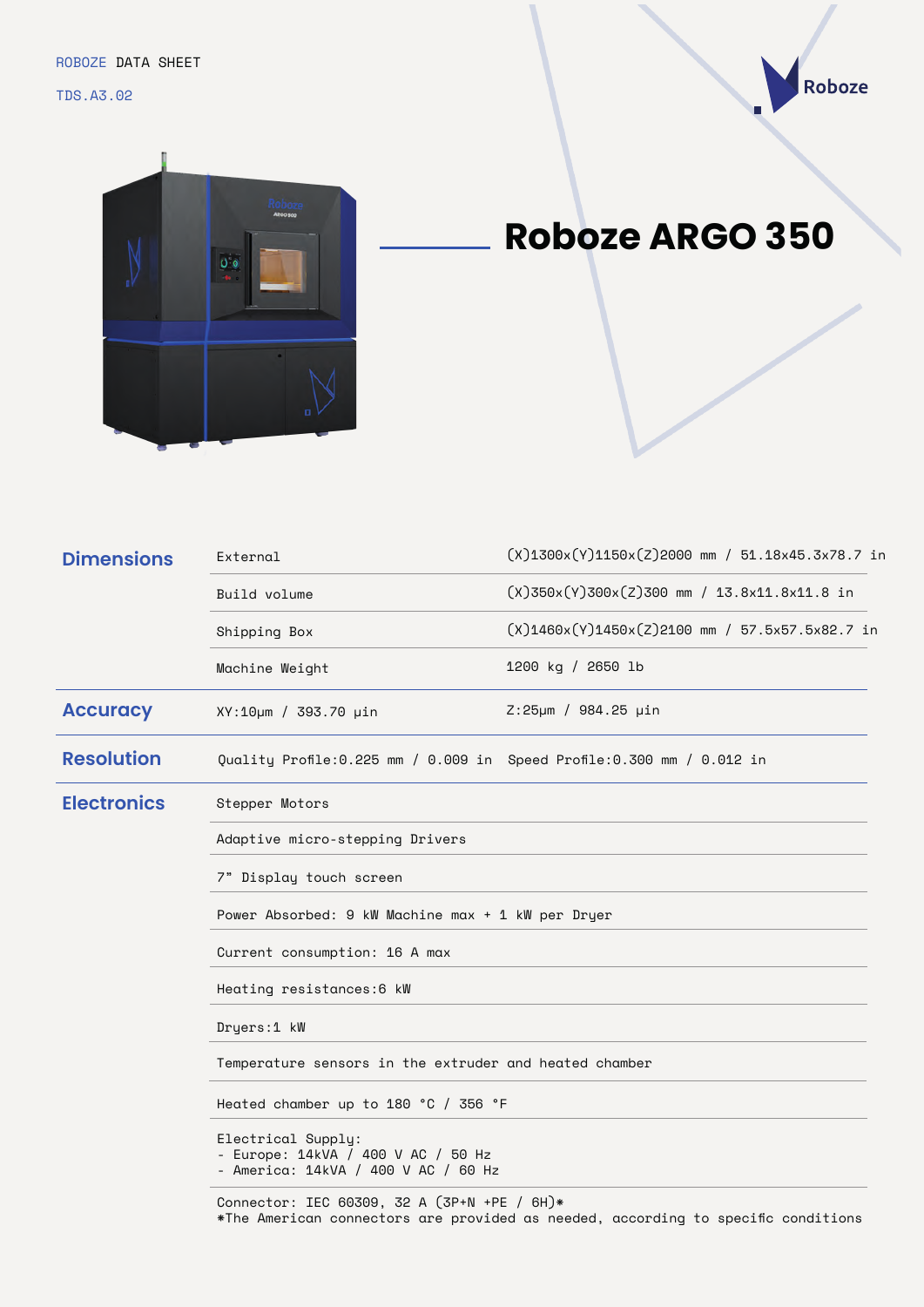## TDS.A3.02

| <b>Materials</b>             | <b>PEEK</b>                                                                                     | CARBON PA        | <b>PP</b>          |  |
|------------------------------|-------------------------------------------------------------------------------------------------|------------------|--------------------|--|
|                              | CARBON PEEK                                                                                     | FLEX-TPU         | PC-LEXAN™ AMHI240F |  |
|                              | HELIOS" PEEK 2005                                                                               | FUNCTIONAL-NYLON | ULTRA-PLA          |  |
|                              | ULTEM™ AM9085F                                                                                  | STRONG-ABS       | ABS-ESD            |  |
|                              |                                                                                                 |                  |                    |  |
| <b>Extruder</b><br>mechanics | High thermal efficiency extrusion block                                                         |                  |                    |  |
|                              | Extrusion temperature up to 500 °C / 932 °F                                                     |                  |                    |  |
|                              | Tip2-B - 0.4 mm and 0.6 mm/0.016 in and 0.024 in                                                |                  |                    |  |
|                              | Tip2-HA - 0.4 mm and 0.6 mm/0.016 in and 0.024 in                                               |                  |                    |  |
|                              | Tip3-HSA - 0.4 mm and 0.6 mm / 0.016 in and 0.024 in (HVP)                                      |                  |                    |  |
|                              | Compressed air cooling system                                                                   |                  |                    |  |
|                              | Automatic filament loading                                                                      |                  |                    |  |
| <b>General</b><br>mechanics  | High performance structure made of aluminium bars and steel cover                               |                  |                    |  |
|                              | System with precision balls linear bars in ground steel                                         |                  |                    |  |
|                              | Mechatronic movement of X and Y axes with C5 hardened helical rack and pinion                   |                  |                    |  |
|                              | Z movement with a system of precise C6 ball screw                                               |                  |                    |  |
|                              | Mobile components and aluminium supports from CNC mechanical precision machining                |                  |                    |  |
|                              | Vacuum system for the adhesion of the polymeric films                                           |                  |                    |  |
|                              | Build plate auto-leveling                                                                       |                  |                    |  |
|                              | Door lock security system                                                                       |                  |                    |  |
|                              | HT Dryer integrated with temperatures up to 120 °C / 248 °F with autoloading<br>of the filament |                  |                    |  |
|                              | Controlled chamber with forced ventilation                                                      |                  |                    |  |
|                              | Auxiliary pneumatic system                                                                      |                  |                    |  |
|                              |                                                                                                 |                  |                    |  |